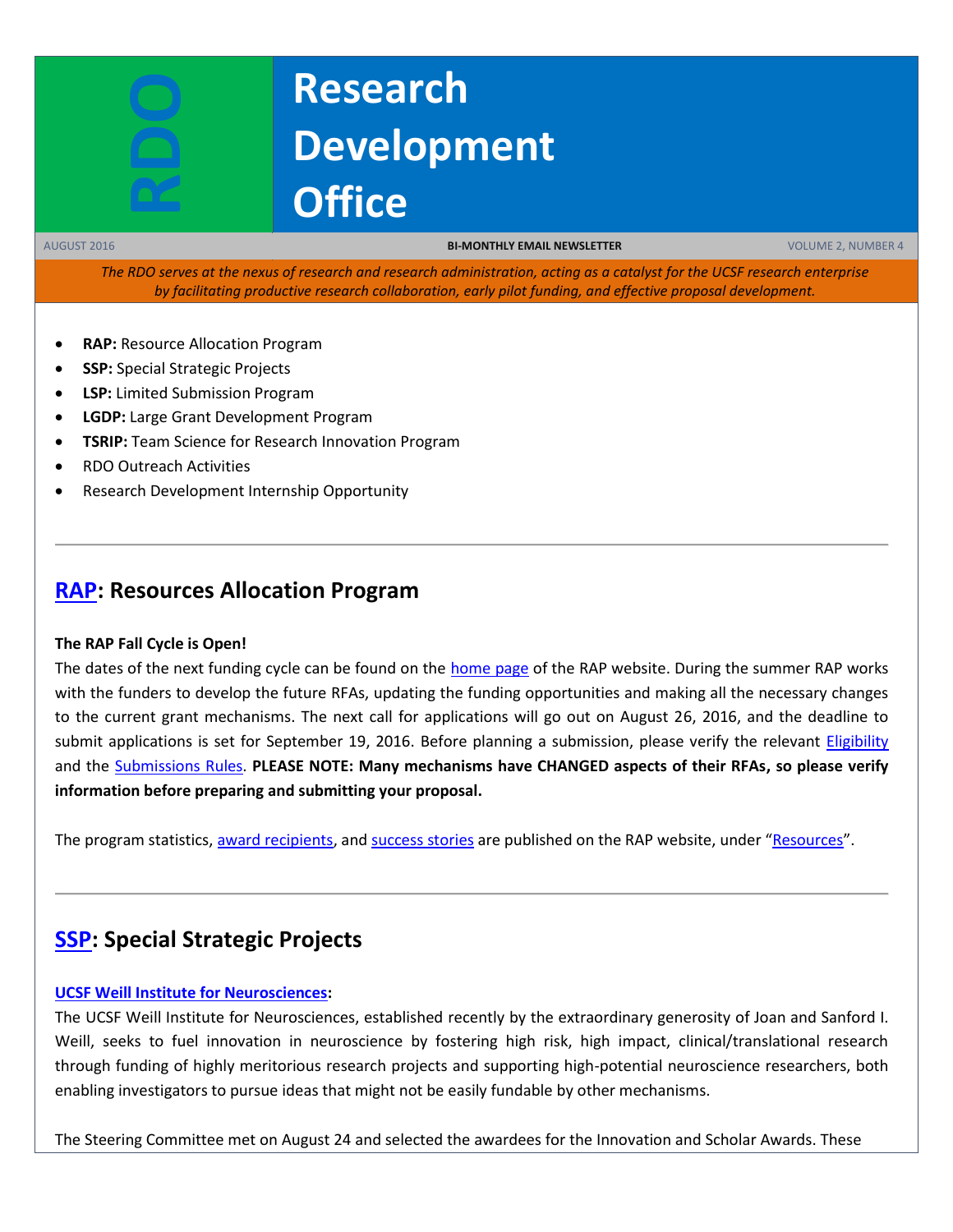will be announced late Friday, August 26, 2016, but out of 70 applications (46 Innovation proposals and 24 Scholar applicants), the committee generously committed to supporting 9 excellent Innovation proposals and 6 outstanding Scholars, representing 9 different UCSF departments, covering topics from basic, clinical, and translational research, and awarding a total of \$1,950,000 for this fiscal year.

#### **Marcus Program in Precision Medicine Innovation (MPPMI):**

The RDO, in partnership with the Precision Medicine Platform Committee and the Vice Chancellor for Science Policy and Strategy's Office, developed and launched the [George and Judy Marcus Program in Precision Medicine Innovation](http://rdo.ucsf.edu/news/marcus-program-precision-medicine-innovation)  [\(MPPMI\)](http://rdo.ucsf.edu/news/marcus-program-precision-medicine-innovation) in early 2016. As part of that program, we will be hosting a networking event on October  $13^{th}$ . For more information, keeping checking the [Marcus program site](http://rdo.ucsf.edu/news/marcus-program-precision-medicine-innovation) through the RDO website or contact Gretchen Kiser or Page Sorensen directly at [rdoinfo@ucsf.edu.](mailto:rdoinfo@ucsf.edu)

## **[LSP:](http://rdo.ucsf.edu/limited-submission-program-lsp) Limited Submission Program**

#### **Current LSOs of note:**

| <b>Internal Deadline</b> | <b>Sponsor</b>              | <b>Opportunity Title</b>                      |
|--------------------------|-----------------------------|-----------------------------------------------|
| August 30, 2016          | <b>Greenwall Foundation</b> | <b>Scholars Program</b>                       |
| August 30, 2016          | <b>Blavatnik Family</b>     | <b>Blavatnik National Awards for Young</b>    |
|                          | Foundation                  | <b>Scientists</b>                             |
| September 1, 2016        | <b>National Science</b>     | <b>Partnerships for Innovation: Building</b>  |
|                          | Foundation                  | <b>Innovation Capacity (PFI: BIC)</b>         |
| September 6, 2016        | NIH NIA                     | <b>Alzheimer's Clinical Trials Consortium</b> |
|                          |                             | (U24)                                         |
| September 9, 2016        | <b>NIH</b>                  | <b>BD2K Research Education Curriculum</b>     |
|                          |                             | Development: Data Science Overview for        |
|                          |                             | <b>Biomedical Scientists (R25)</b>            |
| September 9, 2016        | NIH NIDDK                   | <b>Inflammatory Bowel Disease Genetics</b>    |
|                          |                             | Consortium (IBDGC) Genetic Research           |
|                          |                             | Centers (GRCs) (U01)                          |
| September 9, 2016        | <b>NIH NIDDK</b>            | Kidney Precision Medicine Project -           |
|                          |                             | Central Hub (U2C)                             |

**Important Links:** More information about the LSP & Current LSO listings: [rdo.ucsf.edu/LSP](http://rdo.ucsf.edu/limited-submission-program-lsp)

## **[LGDP:](http://rdo.ucsf.edu/large-grant-development-program-lgdp) Large Grant Development Program**

After a very productive summer, the LGDP is focusing its efforts on a number of fall deadline opportunities, including the CIRM Clinical Trial Stage Projects Award, and the MacArthur 100&Change Award.

Will your team soon be developing a large, complex proposal like a: NIH P01, P50, U01, U19, U54; NSF Science and Technology Centers: Integrative Partnerships; or a proposal for an Instrumentation Program (NSF or NIH S10)? If so, the RDO can help!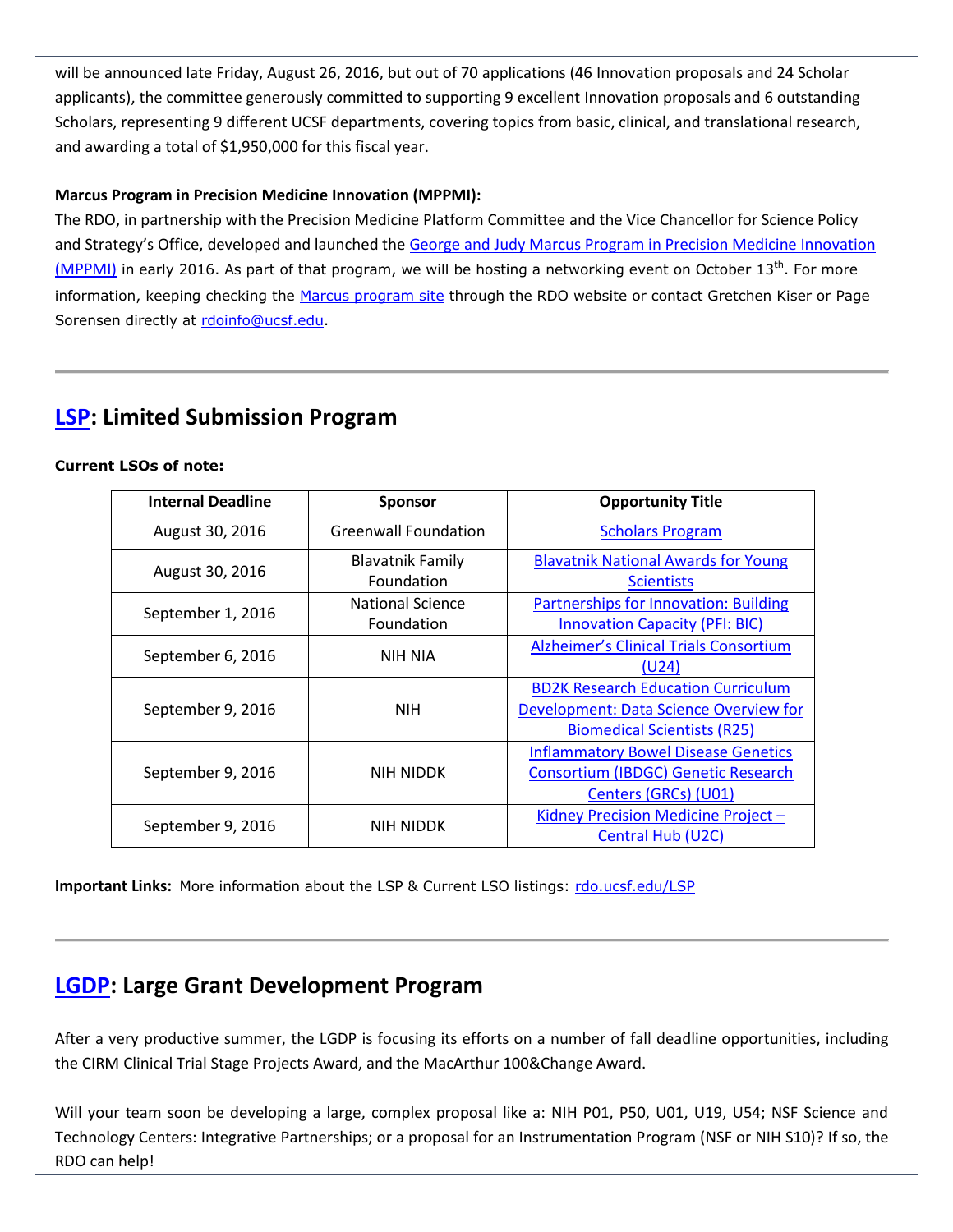The PhD-trained manager of our Large, Multi-Investigator Grant Development Program (LGDP), Dr. Kristin Dolan, can be with you every step of the way. Specifically, the LGDP can offer:

- o Strategy input and participation in science discussions
- o Project management of the proposal preparation process, including timeline development and tracking, and liaising with the funding agency or Research Management Services
- o Technical writing and editing

### **RDO's Templates and Guides**

All UCSF staff and faculty have access to [library of grant template text,](http://guides.ucsf.edu/rdo) managed by the RDO and hosted on a UCSF Library Guides page. Have you been asked to write a letter of support on behalf of your Departmental Chair, or are looking to refresh your NIH "Facilities and Other Resources" document? Let our templates help you overcome the hurdle of starting with a blank page!

Do you have suggestions of other templates to add, or see something that needs to be updated? Please let us know by emailing Kristin Dolan [\(kristin.dolan@ucsf.edu\)](mailto:kristin.dolan@ucsf.edu).

## **[TSRIP:](http://rdo.ucsf.edu/team-science-research-innovation-program-tsrip) Team Science for Research Innovation Program**

The TSRIP facilitates and fosters intra- and extramural multi-investigator and cross-disciplinary team science efforts. Services include speed-networking events, "collaboratory meet-ups", facilitation of brain-storming sessions, and coordinating research-specific workshops.

These networking events enable participating researchers to meet investigators outside their usual circle of collaborators in order to foster a broader network, and to brainstorm new research ideas or expand the aims of their current work. The event will also provide subsequent seed-funding to support feasibility and pilot studies that encourage new collaborations and/or innovative interdisciplinary research.

We are currently developing a Nov/Dec event focused on "pain", inviting those whose research focuses on different types of pain, etiology of pain, therapeutics targeting pain, etc. If you have interest in participating, please contact Page Sorensen at [page.sorensen@ucsf.edu](mailto:page.sorensen@ucsf.edu) .

In July, TSRIP revamped our evaluation and reporting tools. This involved developing revised "after event" surveys to solicit participant feedback and a new online form for seed-funding recipients to easily submit progress reports. Please help us be more effective my completing surveys that may come your way from the RDO. Thanks!

If you are interested in participating or developing a separate networking event, please contact Gretchen at [gretchen.kiser@ucsf.edu.](mailto:gretchen.kiser@ucsf.edu)

## **RDO Outreach Activities**